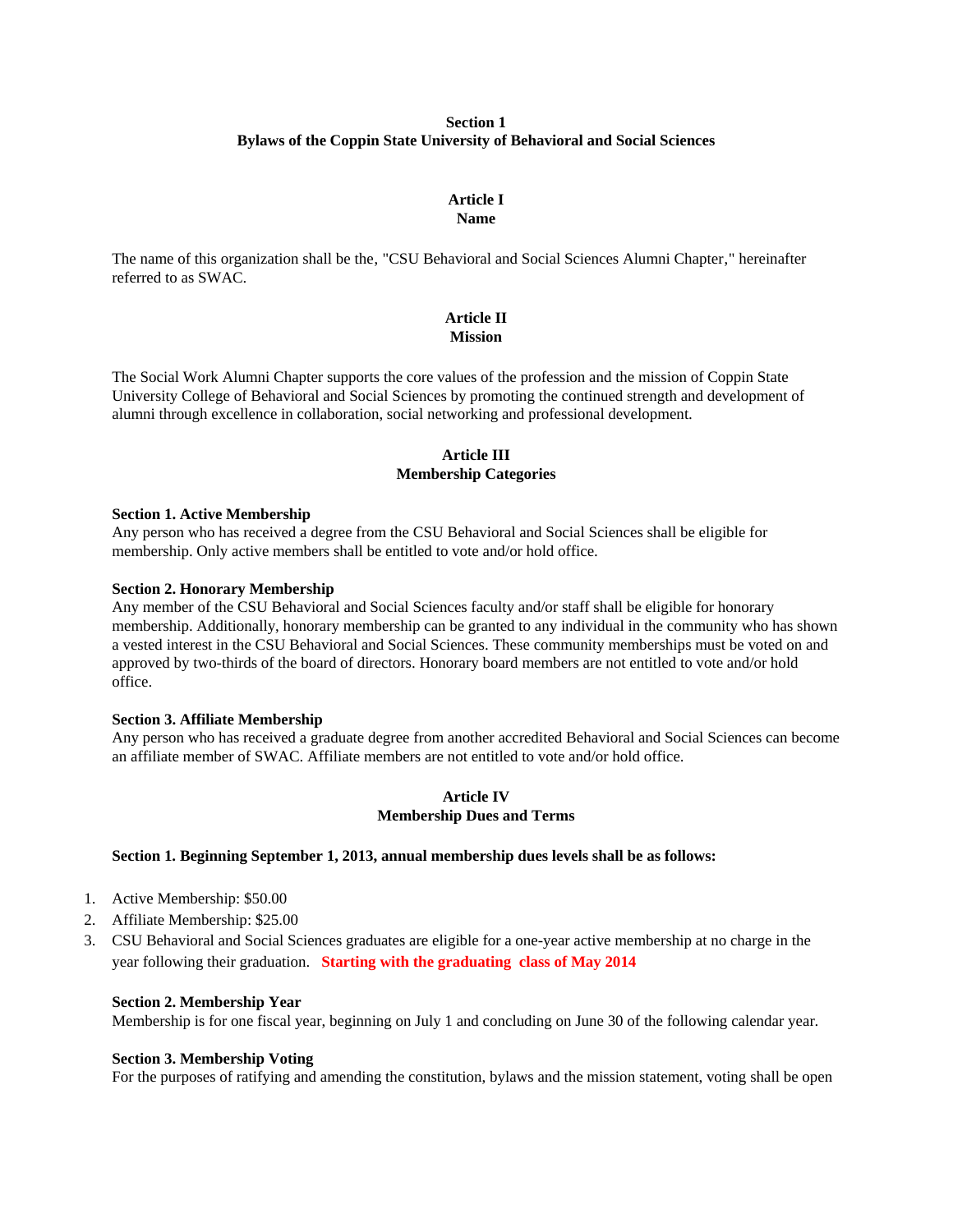to all members. The decision shall be made based on a two-thirds majority of all active members. Any member who wishes to vote in absentia needs the approval of the executive board of directors before the vote can be counted.

# **Article V Board of Directors**

### **Section 1. Board of Directors**

The board of directors will be a 17-member board, with eight executive board positions and nine appointed positions. The executive board positions will be elected positions except for the director of career development and alumni relations, which is appointed by the school.

# **Section 2. Executive Board Members**

The executive board of directors will be elected by the general membership, except for the director of career development and alumni relations, which is appointed by the school. The executive board of directors consists of the following offices:

- 1. President
- 2. 1st Vice President
- 3. 2nd Vise President
- 4. Secretary
- 5. Treasurer
- 6. Sargent at Arms
- 7. Director of Career Development and Alumni Relations
- 8. Active Alumni Chapter Member-**2**
- 9. Parliamentarian

# **Section 3. Appointed Board Members**

The following positions will be semi- annually appointed members of the board of directors:

- 1. Social and Networking Chair (**Fundraising**)
- 2. Development Chair
- 3. Outreach and Recruitment Chair
- 4. Professional Development Chair
- 5. Six Members-at-Large

#### **Section 4. Officers**

The active membership of SWAC elects the aforementioned executive board positions. In order to be qualified to be elected to the executive board of directors, you must be an active member of SWAC and have served at least one year on the board of directors.

### **Section 5. Executive Board of Directors Terms of Office**

The term for each executive board member is two years, regardless of which position(s) held, except the director of career development and alumni relations, which is appointed by the CSU Behavioral and Social Sciences. One half of the executive board will be elected at large every year, and terms will begin on July 1.

The remainder of the positions on the board of directors will be appointed semi- annually. It is expected that the officers be registered members of the University of Coppin State University Alumni Chapter.

Upon completion of their terms, executive board members are eligible for re-election for a maximum of two consecutive terms. After the term limit has been met, the executive board member must sit out of office for a period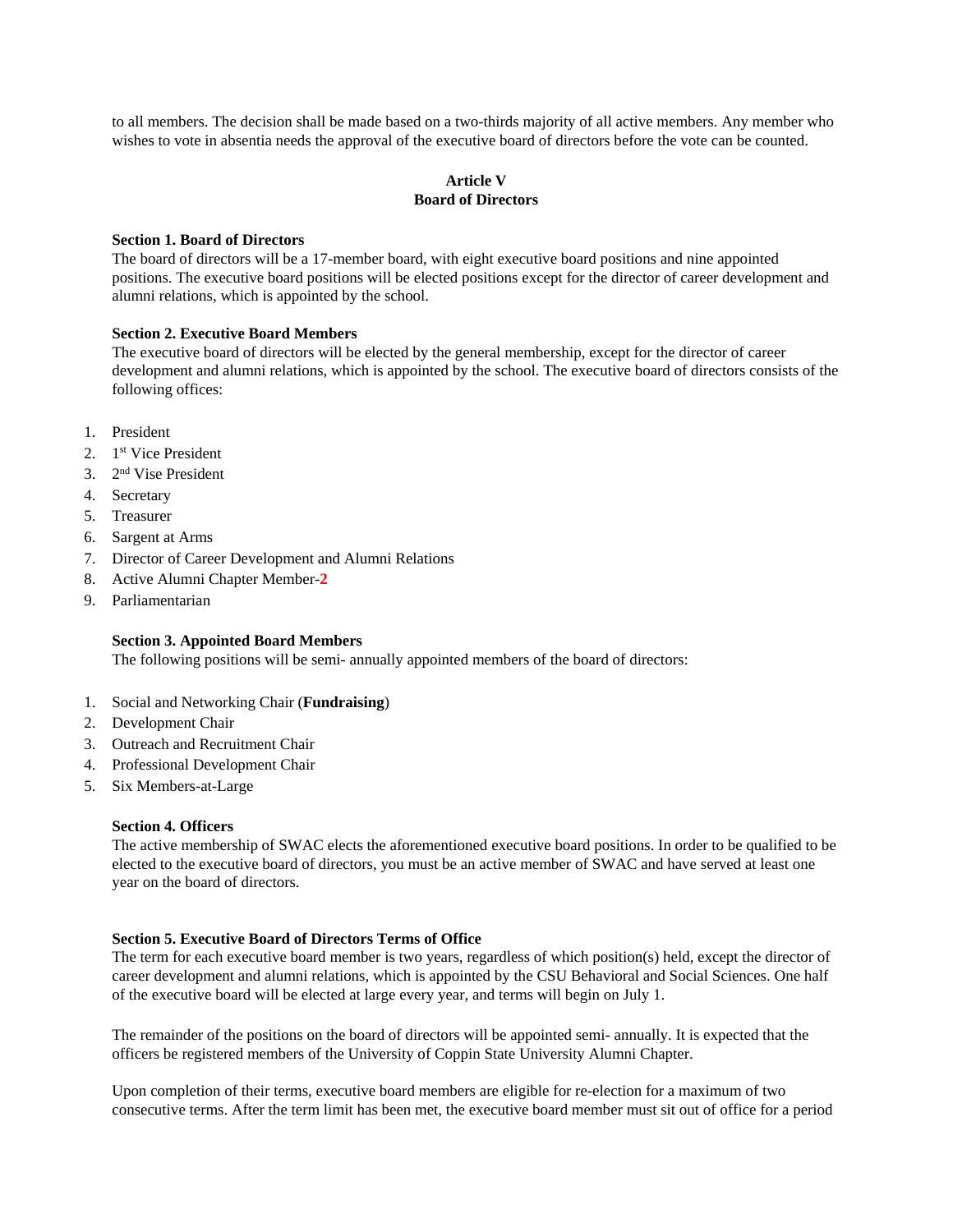of at least one year. With the exception of the offices of president and vice president, any vacancies occurring before the expiration of terms of office shall be filled by appointment by the board of directors and persons so chosen shall serve until the term expires. In the event of vacancy of the office by the president and vice president, a special election shall be held.

### **Section 6. Elections**

A nominating committee will be comprised of three members appointed by the board of directors no later than February 1<sup>st</sup> of each voting year. At least two member of the committee shall be an active but non-board member. The role of the nominating committee is to coordinate the election process and seek out appropriate candidates, whether by self nomination or formal nomination. Nominations for new board members will be presented by March 1st of each voting year. Electronic ballots will be sent to active members no later than April 1, and return electronic ballots will be accepted through May 30. Newly elected board members will be announced by June 15 to all members, and their terms of office will begin on July 1.

For the purposes of SWAC's first elections (September 2014), the formal election procedure will take place; however, the dates will be altered to meet the needs of the newly formed board.

# **Section 7. Rules of Order**

SWAC shall conduct business under the guidelines supplied by "Robert's Rules of Order, Newly Revised," loosely interpreted. The president and vice president will be responsible for setting the agenda for the meetings of the board of directors and will be empowered, together with the chair of the department and a representative of the advisory board, to make decisions for SWAC if and when emergency situations require a decision before a board meeting can be called.

# **Section 8. Meeting Frequency**

The board of directors shall meet monthly at a time and location publicized to all board members at least five days in advance of the meeting. Emergency meetings can be called by the chair of the social work department , providing that at least three days advance notice be given to each member.

### **Section 9. Chapter Business**

Business of SWAC cannot be conducted by the board of directors unless a quorum is present for decision-making. A quorum for the board of directors is defined as a simple majority (one over half), not counting vacancies.

### **Section 10. Ad Hoc Advisors**

Advisors to the board of directors may be appointed by a simple majority vote of the board of directors and shall serve at the pleasure of the board of directors. Time is limited for the specific service.

### **Section 11. Communication**

The board of directors is responsible for keeping the membership informed of SWAC's efforts via e-mail, website and/or a print-based newsletter.

### **Section 12. Information**

All SWAC-related property, intellectual and otherwise, belongs to the University of Coppin State University. Any and all information maintained by a board member must be surrendered at the completion of their term to the secretary. The secretary must then deposit all materials in the SWAC archives.

### **Section 13. Identity**

(TBD: details on new logo, official colors, etc.)

### **Section 14. Meeting Protocol**

Board members are required to be prepared to present a report of all activities and tasks that fall within their jurisdiction at each board meeting as needed. This includes committee reports, executive officer reports, etc. This report must be prepared in writing prior to the monthly board of directors meeting.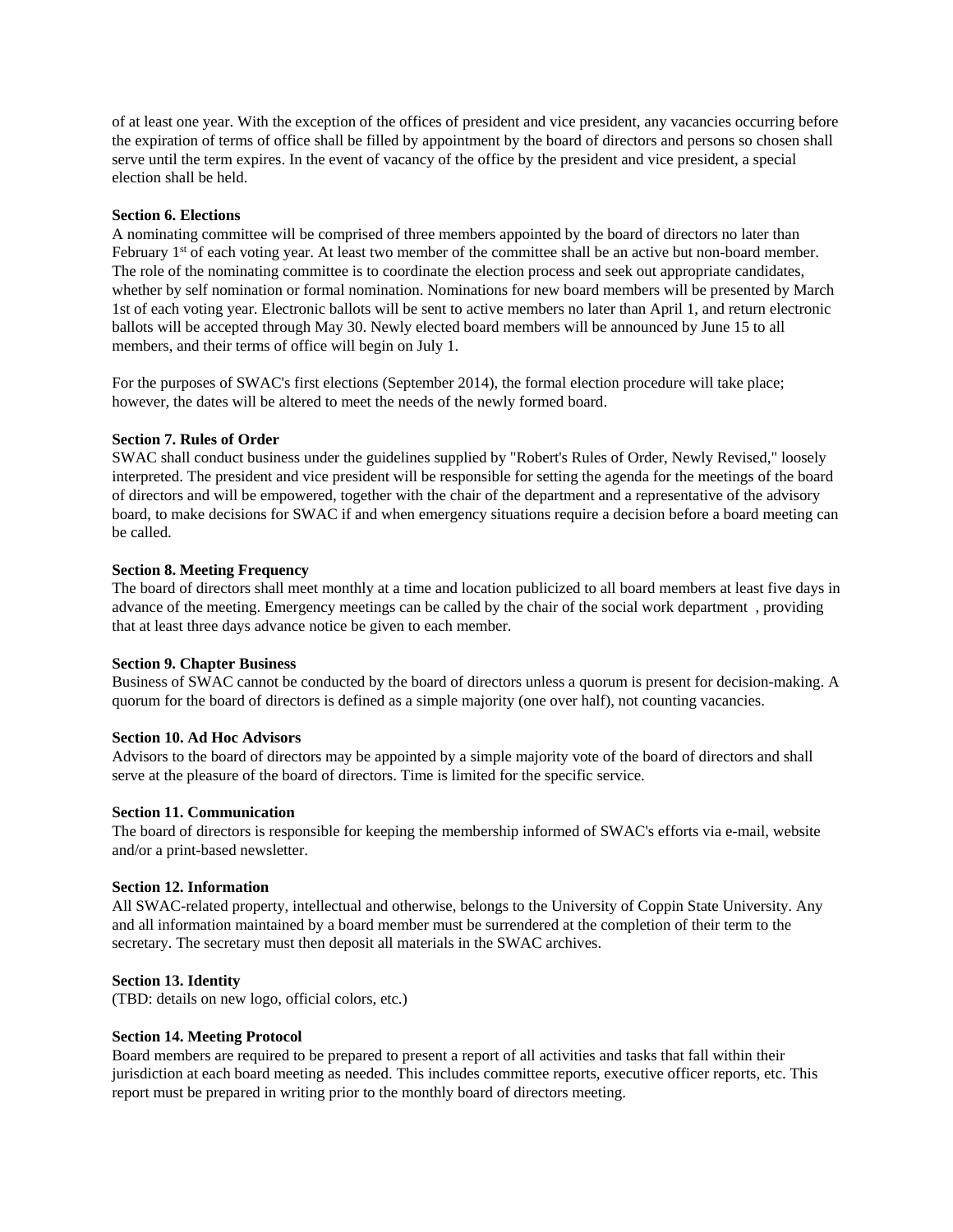# **Article VI Limitations**

**Section 1.** All accounting and fiscal matters should be conducted within the standard protocol set forth by the university.

**Section 2.** Fundraising priorities must be in keeping with the purpose of SWAC (Article II) and should be described in writing upon the University's request.

**Section 3.** SWAC's financial statements and relevant information should be made available to the university upon request.

# **Article VII Committees**

# **Social and Networking**

The Social and Networking Committee is responsible for designing and executing events that serve the mission, and will also work in conjunction with the Development Committee on helping to create fundraising events. This committee also works to plan various networking and social events to maintain momentum and connection to the CSU Behavioral and Social Sciences.

# **Outreach and Recruitment**

The Outreach and Recruitment Committee is responsible for assisting in the recruitment of prospective SWAC members and assisting the Behavioral and Social Sciences in recruiting prospective BSW students. This committee works to develop avenues in which SWAC can be known within the CSU Behavioral and Social Sciences, the university at large, the social work community and the greater Coppin State University area.

# **Development**

The Development Committee creates opportunities for alumni and friends to support and enhance the efforts of SWAC and support social work students. This includes courting potential donors. They will further work with the CSU Behavioral and Social Sciences Office of Advancement to ensure that we are working within the planned giving infrastructure, and will also work with community leaders to enhance outreach and connectivity.

### **Professional Development**

The Professional Development Committee works to provide alumni with opportunities to further their careers through continuing education, while maintaining the highest ethical standards.

# **Article VIII Attendance**

Members of the board of directors are expected to attend all scheduled board of directors meetings as well as be on time. Frequent absences and tardiness will be noted and addressed by the executive board of directors. If a board member misses two scheduled board meetings without prior notification to the president, this will be interpreted as a resignation from the office or position held. The protocol for filling the vacancy will then be followed.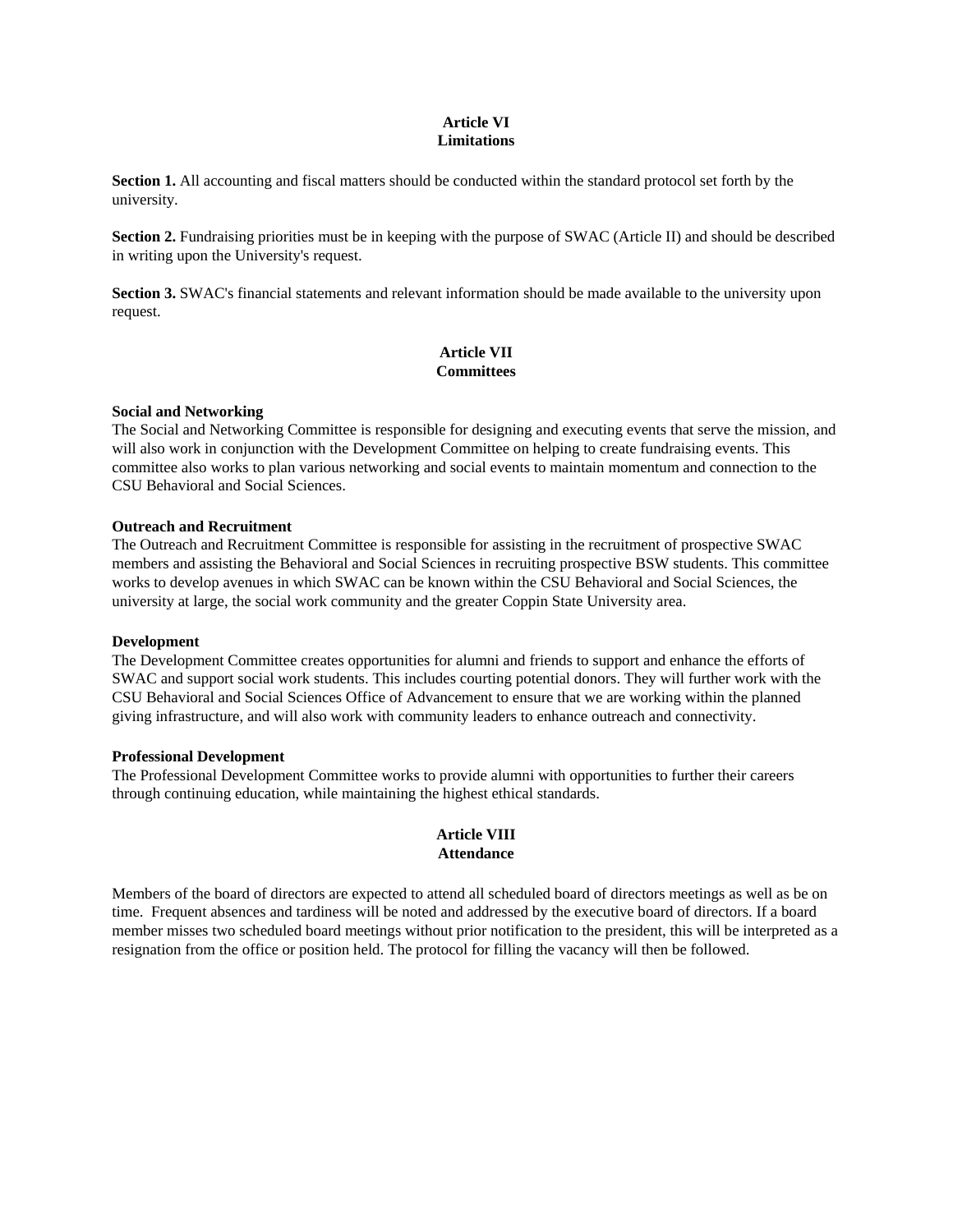# **Article IX Revisions**

To amend the bylaws, a proposal must be submitted to the board of directors at least 10 days in advance of any intended action and must be approved by a two-thirds vote of the board of directors at a regular or emergency meeting. In the event of an unusual circumstance, the bylaws can be suspended in order to meet the immediate situation without formal revision. This must be approved by a two-thirds majority vote.

# **Section 2 Executive Board of Directors – Job Descriptions**

### **Executive Board of Directors**

The executive board of directors has the principal responsibility for fulfillment of SWAC's mission and the accountability for its operations.

#### **President**

It is the president's responsibility to ensure the orders and resolutions of the board are carried into effect and that the overall infrastructure and philosophy of the Chapter is kept on par with the initiatives set forth by the mission statement (Article II).

The president shall further work to optimize relationships with university and community leaders and to evaluate the pace, direction and organizational strength of SWAC, in addition to ensuring financial solvency.

The president oversees board affairs and can speak/act on behalf of the board when necessary.

The president works with the vice president to develop and produce meeting agendas.

The president assumes the responsibility for orienting the incoming president.

#### **Vice President**

The vice president acts as the president in his/her absence and assists the president in all of the aforementioned duties.

The vice president makes sure all policies and procedures of the board of directors are being followed.

The vice president assumes the responsibility for orienting the incoming vice president.

#### **2nd Vice President**

The 2<sup>nd</sup> vice president will closely supervise the committees and its affiliates.

The  $2<sup>nd</sup>$  vice president will maintain responsibility for ensuring that the secretary, treasurer, sergeant at Arms, director of career development and Alumni Relations, active alumni chapter members and parliamentarian all complete duties assigned.

#### **Treasurer**

The treasurer shall keep accurate financial records and shall work directly with SWAC to ensure that we are in compliance with all university regulations. He/she manages the board's review of and all action related to financial responsibilities, and ensures sound management and maximization of funds and endowments.

The treasurer shall prepare a written financial report for each meeting.